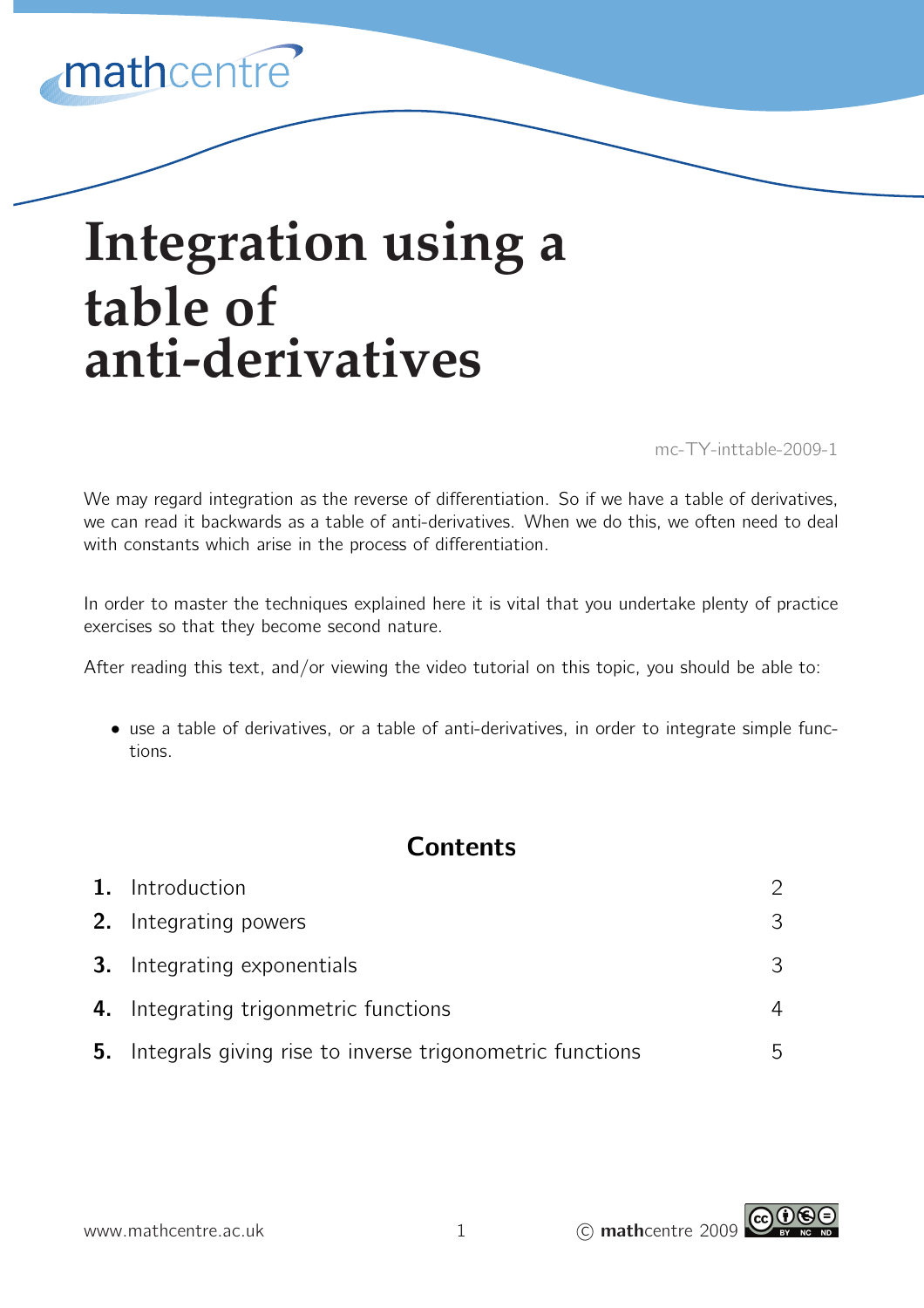## **1. Introduction**

When we are integrating, we need to be able to recognise standard forms. The following table gives a list of standard forms, obtained as anti-derivatives. Sometimes, it may be possible to use one of these standard forms directly. On other occasions, some manipulation will be needed first.



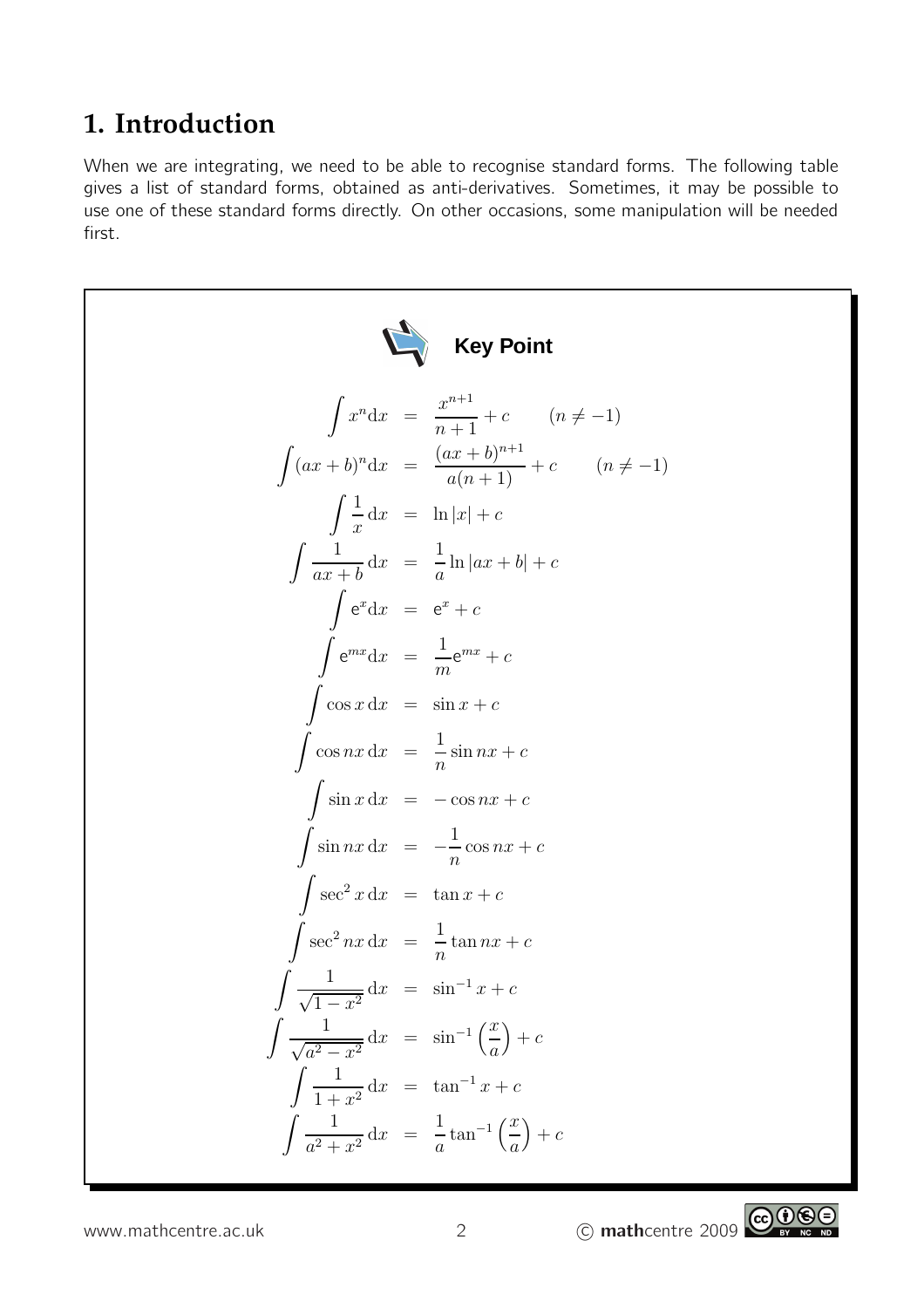### **2. Integrating powers**

We know that the derivative of  $x^n$  is  $nx^{n-1}$ . Replacing  $n$  by  $n+1$  we see that the derivative of  $x^{n+1}$  is  $(n+1)x^n$ , so that the derivative of  $\frac{x^{n+1}}{n+1}$  $n+1$ is  $x^n$  (provided that  $n + 1 \neq 0$ ). Thus

$$
\int x^n \mathrm{d}x = \frac{x^{n+1}}{n+1} + c \, .
$$

Similarly, the derivative of  $(ax + b)^n$  is  $an(ax + b)^{n-1}$ . Replacing n by  $n + 1$  we see that the derivative of  $(ax + b)^{n+1}$  is  $a(n + 1)(ax + b)^n$ , so that the derivative of  $\frac{(ax + b)^{n+1}}{(a+b)^n}$  $\frac{ax + b}{a(n+1)}$  is  $(ax + b)^n$ (provided that  $n + 1 \neq 0$  and that  $a \neq 0$ ). Thus

$$
\int (ax+b)^n dx = \frac{(ax+b)^{n+1}}{a(n+1)} + c.
$$

What happens if  $n = -1$ , so that  $n + 1 = 0$ ? We know that the derivative of  $\ln |x|$  is  $1/x$ , so that

$$
\int \frac{1}{x} \, \mathrm{d}x = \ln|x| + c \, .
$$

Simlarly, the derivative of  $\ln|ax+b|$  is  $\frac{a}{ax+b}$ , so that the derivative of  $\frac{1}{-}$  $\frac{1}{a} \ln |ax + b|$  is  $\frac{1}{ax + b}$ . Thus  $\int$  1  $ax + b$  $dx =$ 1  $\frac{1}{a}\ln|ax+b|+c$ .

Example

Find 
$$
\int \frac{1}{2-3x} \, \mathrm{d}x.
$$

Here,  $a = -3$  and  $b = 2$ , so

$$
\int \frac{1}{2-3x} \, \mathrm{d}x = -\frac{1}{3} \ln|2 - 3x| + c \, .
$$

## **3. Integrating exponentials**

We know that the derivative of  $e^x$  remains unchanged, as  $e^x$ . Thus

$$
\int e^x dx = e^x + c.
$$

Similarly, we know that the derivative of  $\mathrm{e}^{mx}$  is  $m\mathrm{e}^{mx}$ , so that the derivative of  $\frac{1}{\tau}$ m  $e^{mx}$  is  $e^{mx}$ . Thus

$$
\int e^{mx} dx = \frac{1}{m}e^{mx} + c.
$$

www.mathcentre.ac.uk 3 C mathcentre 2009

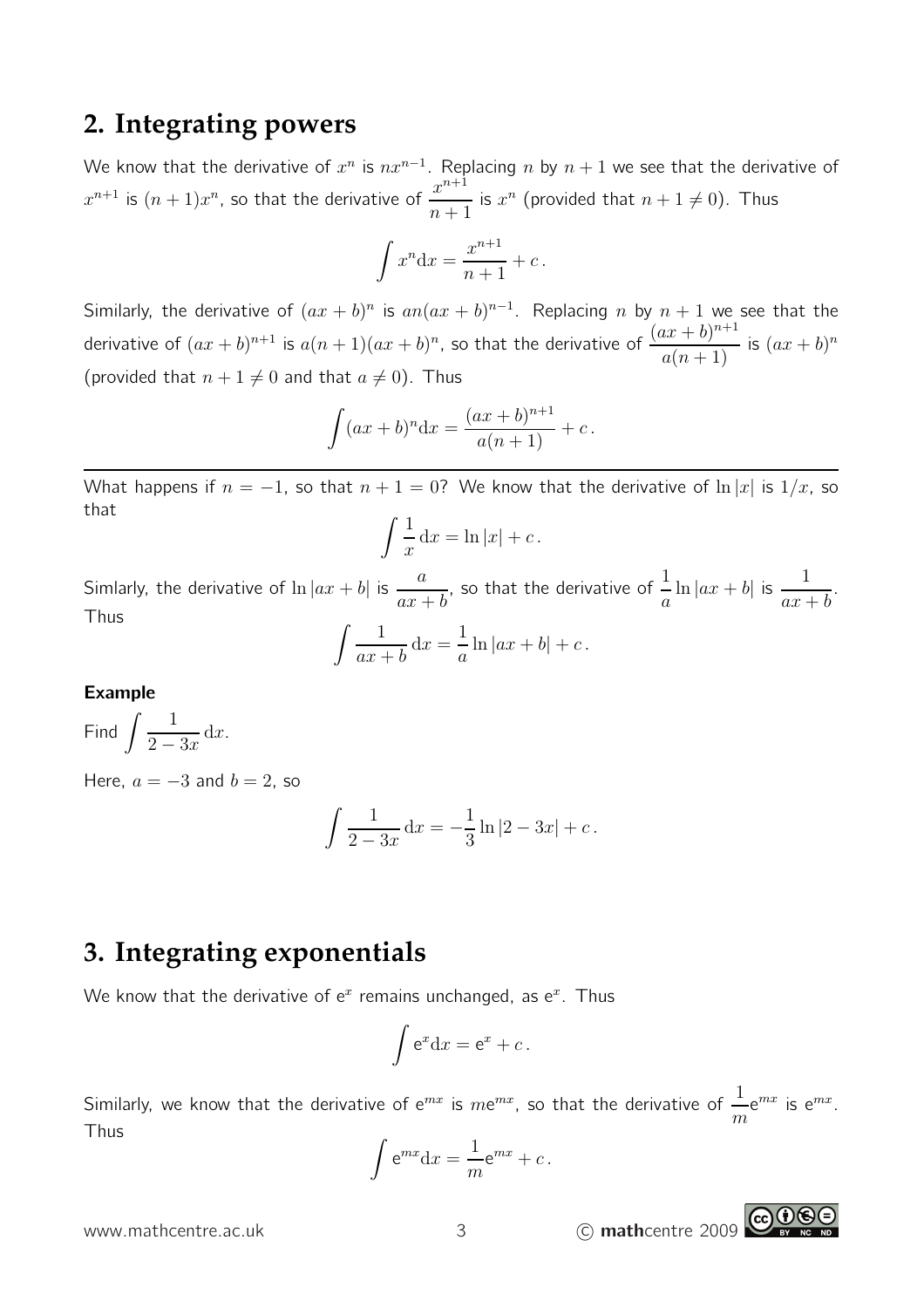#### Example

Find  $\int e^{4x} dx$ . Here,  $m = 4$ , so

$$
\int e^{4x} dx = \frac{1}{4}e^{4x} + c.
$$

## **4. Integrating trigonometric functions**

We know that the derivative of  $\sin x$  is  $\cos x$ . Thus

$$
\int \cos x \, dx = \sin x + c \, .
$$

Similarly, we know that the derivative of  $\sin nx$  is  $n\cos nx$ , so that the derivative of  $\frac{1}{n}$  $\overline{n}$  $\sin nx$  is  $\cos nx$ . Thus

$$
\int \cos nx \, dx = \frac{1}{n} \sin nx + c \, .
$$

We also know that the derivative of  $\cos x$  is  $-\sin x$ . Thus

$$
\int \sin x \, dx = -\cos x + c \, .
$$

Similarly, we know that the derivative of  $\cos nx$  is  $-n\sin nx$ , so that the derivative of  $-\frac{1}{n}$ n  $\cos nx$ is  $\sin nx$ . Thus

$$
\int \sin nx \, dx = -\frac{1}{n} \cos nx + c \, .
$$

We can use the fact that  $\tan x = \frac{\sin x}{x}$  $\cos x$ to find an anti-derivative of  $\tan x$ . We use the rule for logarithmic differentiation to see that the derivative of  $\ln|\cos x|$  is  $\frac{-\sin x}{\cos x}$ , so that

$$
\int \tan x \, dx = \int \frac{\sin x}{\cos x} \, dx
$$
  
= -\ln |\cos x| + c  
= \ln |\sec x| + c.

(In the last step of this argument, we have used the fact that  $-\ln u$  is equal to  $\ln(1/u)$ .)

There is one more trigonometric function which we can integrate without difficulty. We know that the derivative of  $\tan x$  is  $\sec^2 x$ . Thus

$$
\int \sec^2 x \, dx = \tan x + c \, .
$$

Similarly, the derivative of  $\tan nx$  is  $n\sec^2 nx$ , so that the derivative of  $\frac{1}{n}$  $\overline{n}$  $\tan nx$  is  $\sec^2 nx$ . Thus

$$
\int \sec^2 nx \, dx = \frac{1}{n} \tan nx + c
$$

www.mathcentre.ac.uk  $\begin{array}{ccc} 4 & \text{(c) }\text{math} \end{array}$  (c) mathcentre 2009

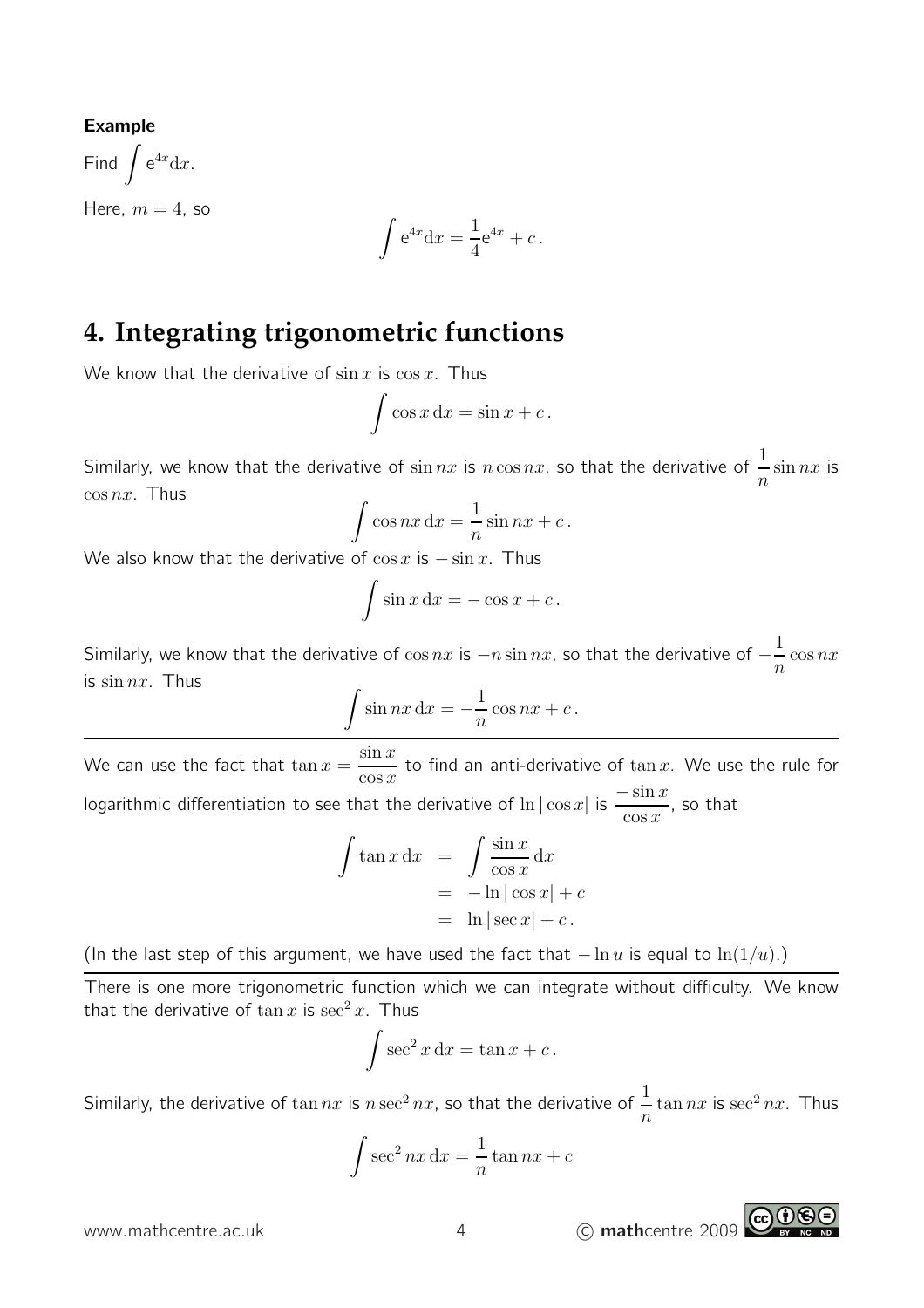## **5. Integrals giving rise to inverse trigonometric functions**

Sometimes, integrals involving fractions and square roots give rise to inverse trigonometric functions.

We know that the derivative of  $\sin^{-1} x$  is  $\frac{1}{\sqrt{1-x^2}}$ . Thus

$$
\int \frac{1}{\sqrt{1-x^2}} dx = \sin^{-1} x + c.
$$

Similarly, we know that the derivative of  $\sin^{-1}\left(\frac{x}{x}\right)$ a ) is  $\frac{1}{\sqrt{1-\frac{1}{1-\frac{1}{1-\frac{1}{1-\frac{1}{1-\frac{1}{1-\frac{1}{1-\frac{1}{1-\frac{1}{1-\frac{1}{1-\frac{1}{1-\frac{1}{1-\frac{1}{1-\frac{1}{1-\frac{1}{1-\frac{1}{1-\frac{1}{1-\frac{1}{1-\frac{1}{1-\frac{1}{1-\frac{1}{1-\frac{1}{1-\frac{1}{1-\frac{1}{1-\frac{1}{1-\frac{1}{1-\frac{1}{1-\frac{1}{1-\frac{1}{1-\frac{1}{1-\frac{1}{1-\frac{1}{1-\frac{1}{1-\frac{1}{1-\frac{1}{1-\frac$  $a\sqrt{1-\left(\frac{x}{a}\right)}$  $\left(\frac{x}{a}\right)^2$ , which equals  $\frac{1}{\sqrt{a^2-x^2}}$ . Thus

$$
\int \frac{1}{\sqrt{a^2 - x^2}} dx = \sin^{-1}\left(\frac{x}{a}\right) + c.
$$

Example

Find 
$$
\int \frac{1}{\sqrt{4-x^2}} \, \mathrm{d}x.
$$

Here,  $a=\sqrt{4}=2$ , so that

$$
\int \frac{1}{\sqrt{4 - x^2}} dx = \sin^{-1}\left(\frac{x}{2}\right) + c.
$$

#### Example

Find 
$$
\int \frac{1}{\sqrt{4 - 9x^2}} \, \mathrm{d}x.
$$

This is not quite in our standard form. However, we can take the 9 outside the square root, so that it becomes 3. We get

$$
\int \frac{1}{\sqrt{4 - 9x^2}} dx = \int \frac{1}{3} \cdot \frac{1}{\sqrt{\frac{4}{9} - x^2}} dx,
$$

and this is in the standard form. So now we can take the  $\frac{1}{3}$  outside the integral, and we see that  $a = \sqrt{\frac{4}{9}} = \frac{2}{3}$  $\frac{2}{3}$ , so that

$$
\int \frac{1}{\sqrt{4 - 9x^2}} dx = \frac{1}{3} \int \frac{1}{\sqrt{\frac{4}{9} - x^2}} dx
$$
  
=  $\frac{1}{3} \sin^{-1} \left(\frac{x}{\frac{2}{3}}\right) + c$   
=  $\frac{1}{3} \sin^{-1} \left(\frac{3x}{2}\right) + c$ .

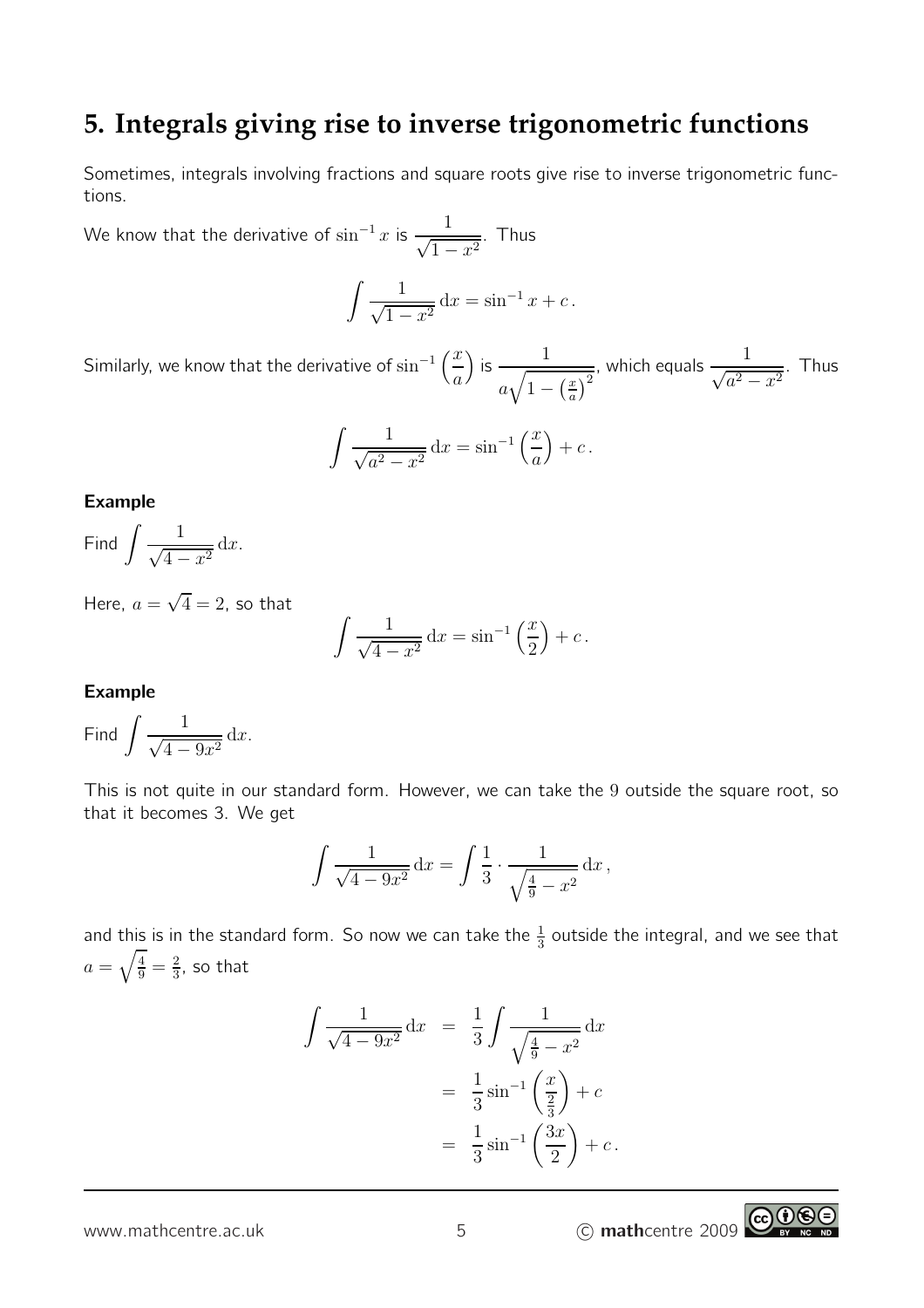Another type of integral which may be found using an inverse trigonometric function involves a fraction, but does not involve a square root.

We know that the derivative of  $\tan^{-1}x$  is  $\frac{1}{1+x}$  $\frac{1}{1+x^2}$ . Thus

$$
\int \frac{1}{1+x^2} \, \mathrm{d}x = \tan^{-1} x + c \, .
$$

Similarly, we know that the derivative of  $\tan^{-1}\left(\frac{x}{x}\right)$ a ) is  $\frac{1}{\cdot}$  $a(1+\left(\frac{x}{a}\right)$  $\left(\frac{x}{a}\right)^2$ , which equals  $\frac{a}{a}$  $\frac{a}{a^2+x^2}$ , so that the derivative of  $\frac{1}{-}$ a  $\tan^{-1}\left(\frac{x}{x}\right)$ a ) is  $\frac{1}{2}$  $\frac{1}{a^2+x^2}$ . Thus

$$
\int \frac{1}{a^2 + x^2} dx = \frac{1}{a} \tan^{-1} \left(\frac{x}{a}\right) + c
$$

#### Example

Find  $\int \frac{1}{2}$ 

 $\frac{1}{9+x^2} dx$ . Here,  $a=\sqrt{9}=3$ , so that

$$
\int \frac{1}{9+x^2} dx = \frac{1}{3} \tan^{-1} \left( \frac{x}{3} \right) + c \, .
$$

#### Example

Find  $\int \frac{1}{25}$  $\frac{1}{25 + 16x^2} dx$ .

Here, we take the 16 outside the integral, so that we get

$$
\int \frac{1}{25 + 16x^2} dx = \frac{1}{16} \int \frac{1}{\frac{25}{16} + x^2} dx.
$$

Now we can see that  $a=\sqrt{\frac{25}{16}}=\frac{5}{4}$  $\frac{5}{4}$ , so that

$$
\int \frac{1}{25 + 16x^2} dx = \frac{1}{16} \times \frac{1}{(\frac{5}{4})} \tan^{-1} \left( \frac{x}{(\frac{5}{4})} \right) + c
$$

$$
= \frac{1}{16} \times \frac{4}{5} \tan^{-1} \left( \frac{4x}{5} \right) + c
$$

$$
= \frac{1}{20} \tan^{-1} \left( \frac{4x}{5} \right) + c.
$$

#### Exercises

1. Determine the integral of each of the following functions

(a) 
$$
x^8
$$
 (b)  $\frac{1}{x^3}$  (c)  $\frac{1}{\sqrt{x}}$  (d)  $\frac{1}{x}$  (e)  $\sin 5x$   
(f)  $\sec^2 2x$  (g)  $\frac{1}{16 + x^2}$  (h)  $\frac{1}{\sqrt{4 - x^2}}$  (i)  $\frac{1}{\sqrt{16 - 9x^2}}$  (j)  $\frac{1}{4 + 25x^2}$ 

www.mathcentre.ac.uk 6 c mathcentre 2009